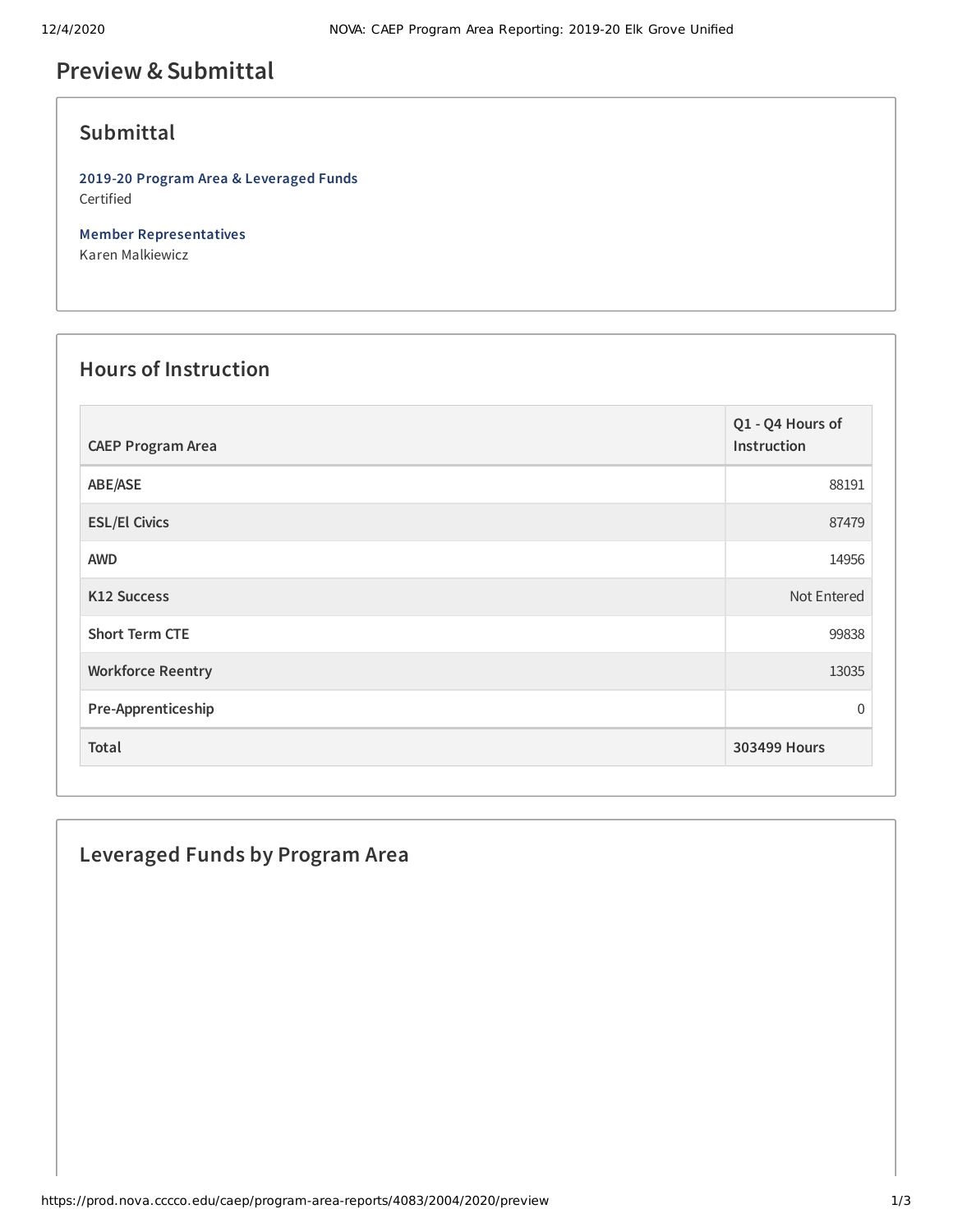12/4/2020 NOVA: CAEP Program Area Reporting: 2019-20 Elk Grove Unified

| Fund                                               | <b>ABE/ASE</b> | ESL/El<br><b>Civics</b> | <b>AWD</b> | K12<br><b>Success</b> | <b>Short Term</b><br><b>CTE</b> | Workforce<br>Reentry | Pre-<br>Apprenticeship | Tota       |
|----------------------------------------------------|----------------|-------------------------|------------|-----------------------|---------------------------------|----------------------|------------------------|------------|
| California<br>Adult<br><b>Education</b><br>Program | \$612,581      | \$737,205               | \$90,630   | \$0                   | \$530,593                       | \$117,022            | \$0                    | \$2,088,0  |
| <b>CalWORKs</b>                                    | \$33,259       | \$52,265                | \$0        | \$0                   | \$22,569                        | \$10,690             | \$0                    | \$118,7    |
| <b>NonCredit</b>                                   | \$0            | \$0                     | \$0        | \$0                   | \$0                             | \$0                  | \$0                    |            |
| <b>Perkins</b>                                     | \$0            | \$0                     | \$0        | \$0                   | \$59,366                        | \$0                  | \$0                    | \$59,3     |
| <b>LCFF</b>                                        | \$0            | \$0                     | \$0        | \$0                   | \$0                             | \$0                  | \$0                    |            |
| <b>Fees</b>                                        | \$0            | \$0                     | \$0        | \$0                   | \$449,449                       | \$0                  | \$0                    | \$449,4    |
| K12 Adult Ed<br><b>Jail Funds</b>                  | \$449,281      | \$0                     | \$0        | \$0                   | \$558,356                       | \$77,569             | \$0                    | \$1,085,2  |
| <b>WIOA II</b>                                     | \$365,594      | \$317,675               | \$0        | \$0                   | \$0                             | \$0                  | \$0                    | \$683,2    |
| Contracted<br><b>Services</b>                      | \$0            | \$0                     | \$0        | \$0                   | \$0                             | \$0                  | \$0                    |            |
| WIOA I / ITAs                                      | \$0            | \$0                     | \$0        | \$0                   | \$0                             | \$0                  | \$0                    |            |
| In-kind<br>Contributions                           | \$180,645      | \$319,140               | \$30,108   | \$0                   | \$72,258                        | \$0                  | \$0                    | \$602,1    |
| Other<br>Federal<br>Grants                         | \$0            | \$0                     | \$0        | \$0                   | \$0                             | \$571,813            | \$0                    | \$571,8    |
| <b>Other State</b><br>Grants                       | \$0            | \$193,924               | \$0        | \$0                   | \$0                             | \$0                  | \$0                    | \$193,9    |
| <b>Totals</b>                                      | \$1,641,360    | \$1,620,209             | \$120,738  | \$0                   | \$1,692,591                     | \$777,094            | \$0                    | \$5,851,99 |

# **Certification**

**28 Capital Adult Education Regional Consortium - Primary Contact**

**Branka Marceta 2282587** Director [bmarceta@scoe.net](mailto:bmarceta@scoe.net)

**Bethany Ely** Coordinator [bely@scoe.net](mailto:bely@scoe.net)